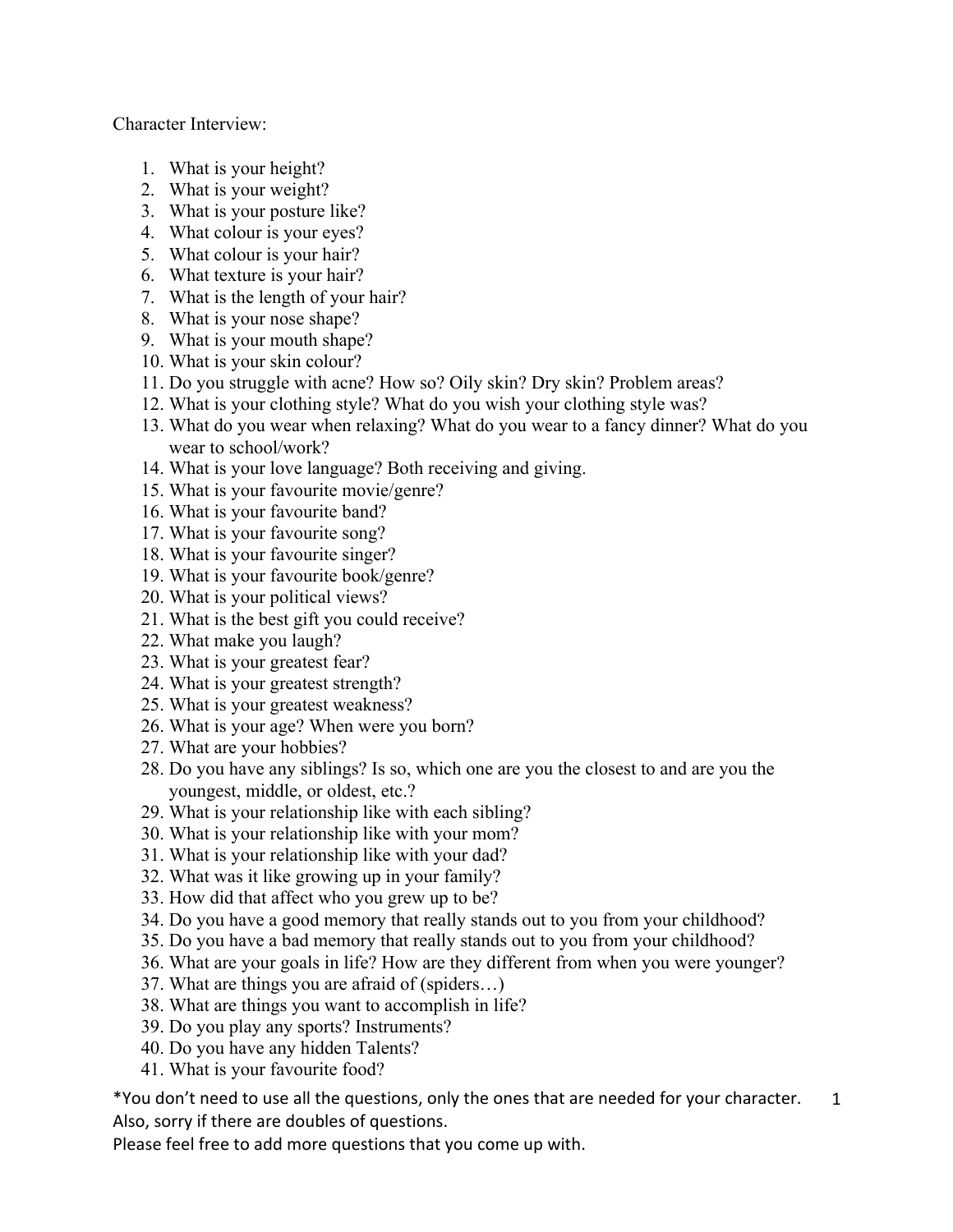- 42. What is food do you hate?
- 43. What do you like to do in your free time?
- 44. What do you like to do with your friends?
- 45. What do you like to do with your family?
- 46. How often do you see your extended family? Are you close with them?
- 47. Do you wear makeup?
- 48. How long does it take you to get ready in the morning/what is your morning routine?
- 49. What is your nighttime routine before bed?
- 50. Do you like to cook/can you cook?
- 51. What were you like in school? Did you hate it or like it?
- 52. Are you naturally smart or do you have to study?
- 53. Can you sing?
- 54. If you could change one thing about yourself, what would it be?
- 55. Do you wish you could lose some weight?
- 56. Do you work out? Do you look like you work out?
- 57. Where are you from?
- 58. How has where you've grown up shaped you?
- 59. What is your full name and does your middle name have a meaning to it/is it passed down?
- 60. What is your favourite holiday?
- 61. What are your favourite family traditions?
- 62. What are your least favourite family traditions?
- 63. What is your least favourite holiday?
- 64. Do you have any nicknames?
- 65. Do you wear glasses or contacts? If not, do you need to but are ignoring it?
- 66. Are you healthy? Whether with what you eat/exercise, or do you have a disease?
- 67. Introvert or extrovert?
- 68. Have you ever been in a relationship? If so, how has that changed your views for the next time you are in a relationship?
- 69. What are some good habits you have?
- 70. What are some bad habits you have?
- 71. What is one secret you will never tell anyone?
- 72. What do you want to be when you grow up?
- 73. What is your biggest character flaw?
- 74. Are you more of a leader or a follower?
- 75. How many friends do you have and what is your relationship like with them? When did you meet them?
- 76. Are you a loud talker?
- 77. Are you a morning person or a night person?
- 78. Are you lower, middle, or upper class?
- 79. What's your favourite colour?
- 80. What is your favourite animal?
- 81. Do you have any pets?
- 82. Do you like your pets?
- 83. Do you have any mental health issues?

\*You don't need to use all the questions, only the ones that are needed for your character. Also, sorry if there are doubles of questions. 2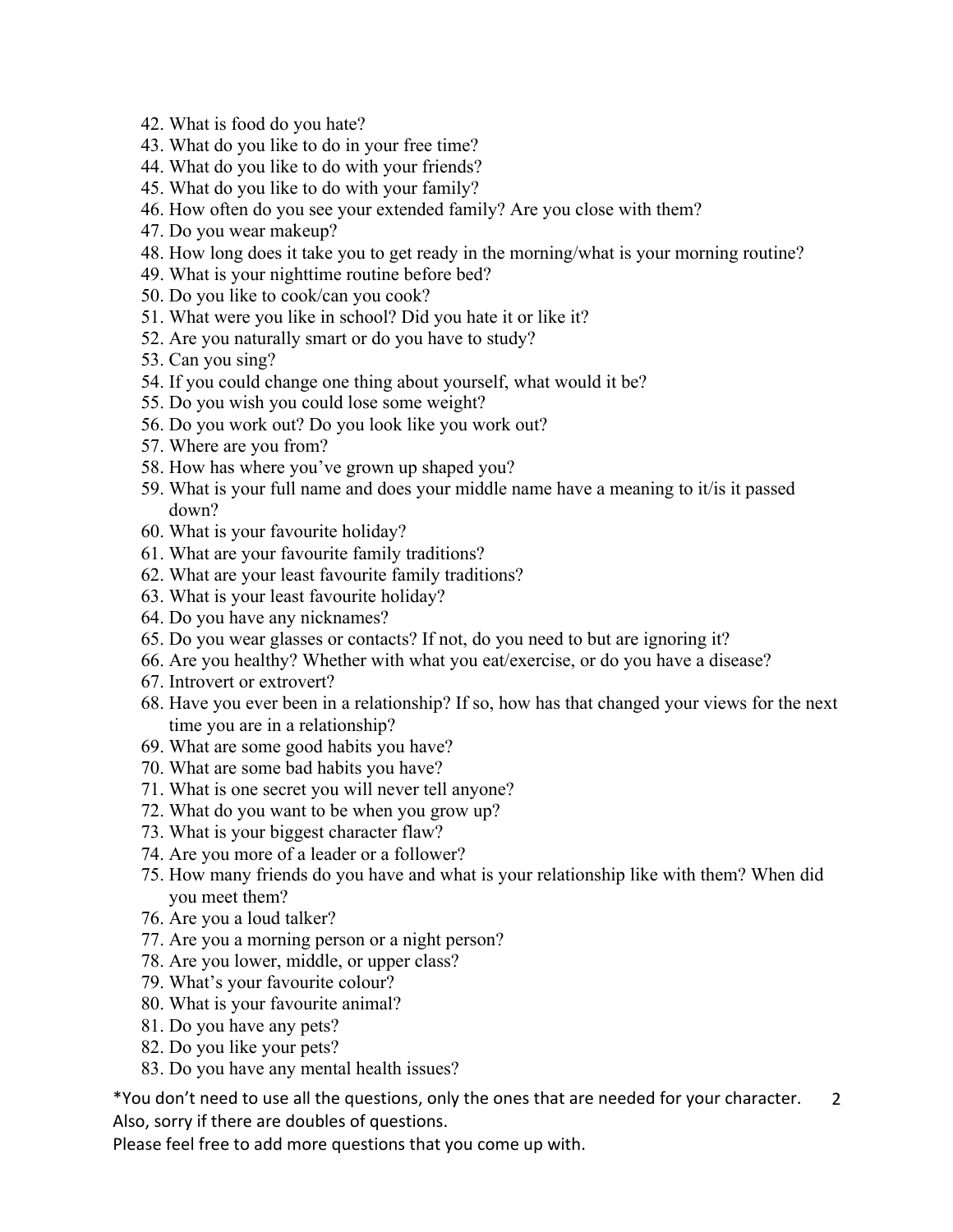- 84. What social medias are you on?
- 85. What is your favourite Halloween costume?
- 86. What is your favourite season?
- 87. Are they comfortable in shorts/showing skin?
- 88. If your house was on fire, what would be the three things you would grab?
- 89. How do you most wear your hair?
- 90. Do you have pierced ears?
- 91. What is your favourite place to be?
- 92. If you could travel anywhere, where would that be?
- 93. Are you more of a planned person or a spontaneous person?
- 94. Are you right-handed or left-handed?
- 95. Do you pick at your fingernails?
- 96. Do you accidentally lie about stupid things?
- 97. Are their words or phrases you overuse?
- 98. Are their hand gestures that you overuse?
- 99. Do you use your hands to speak?
- 100. Do you still live where you were born?
- 101. Do you have any physical markings like a birthmark or tattoo?
- 102. What is the first thing people notice about you?
- 103. What is the first thing you notice about yourself when you look in the mirror?
- 104. Are you planning on going to university or have you already gone?
- 105. What was the best part of school even if you didn't enjoy most of it?
- 106. What was your favourite subject in school?
- 107. Did you have any role models at school or other adults in your life or in the spotlight?
- 108. Are you pretty similar to your friends? Did your friend introduce you to something that you now love?
- 109. What is your greatest achievement so far?
- 110. What is something that you still regret either doing or not doing?
- 111. What is the worst thing you have ever done?
- 112. What is the most embarrassing thing you have ever done?
- 113. Are you more optimistic or pessimistic?
- 114. Are you religious? Is there a popular religion in the area you live?
- 115. Do you carry a purse? What items do you need to have on their person at all times?
- 116. Are you a clean freak or more messy? Do you wish you were able to keep your room clean?
- 117. What are your favourite shoes?
- 118. What three words would you use to describe yourself?
- 119. What three words would others use to describe you?
- 120. What is your least favourite chore?
- 121. What kind of people can you absolutely not stand?
- 122. What is the best way to spend a Saturday?
- 123. What is the best way to spend a Saturday night?
- 124. Do you get anxious easily?

\*You don't need to use all the questions, only the ones that are needed for your character. Also, sorry if there are doubles of questions. 3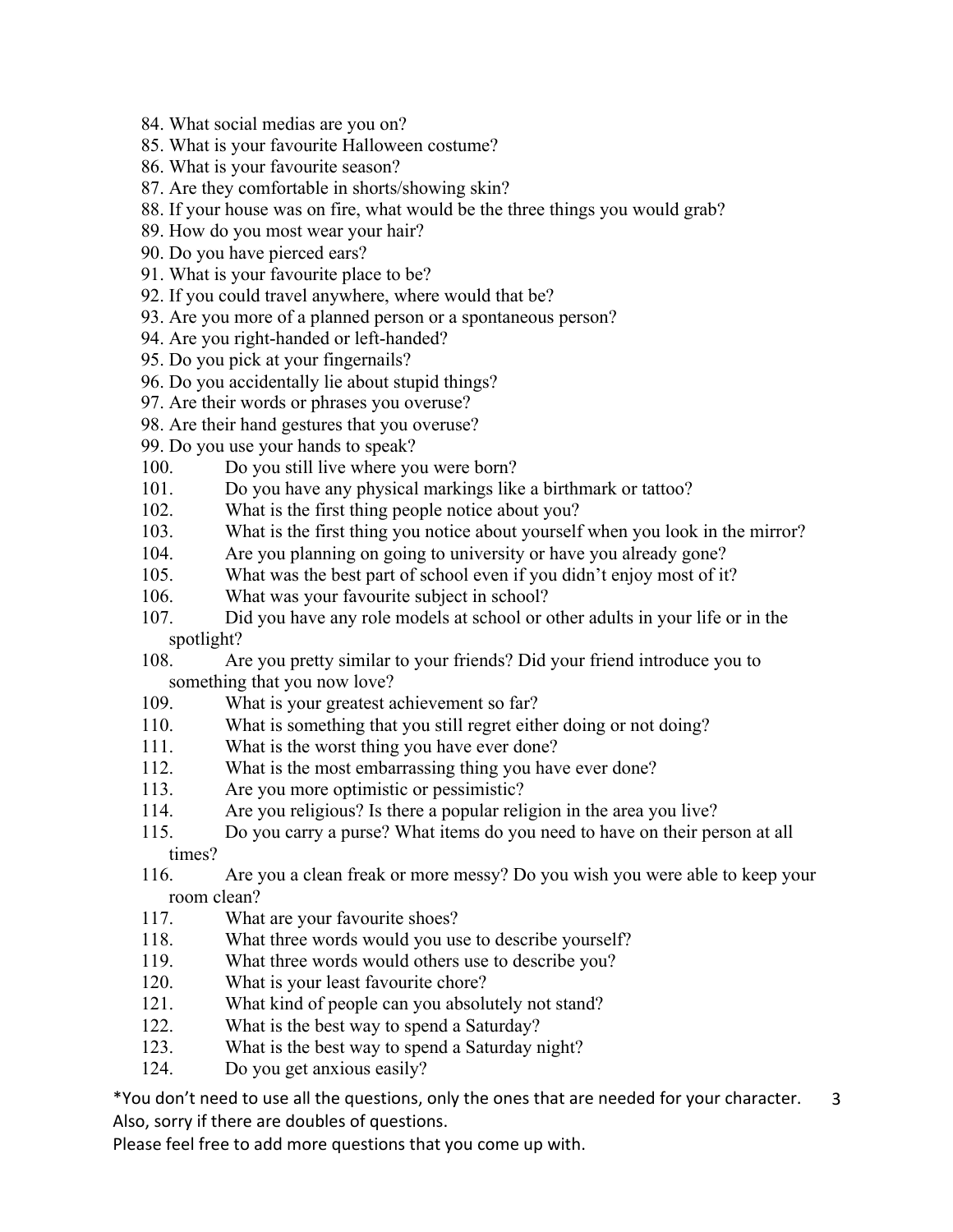- 125. What is your "drug of choice" when you are stressed out? TV, food, social media,
- etc.
- 126. Do you cry when you are sad?
- 127. Do you show pain when you get hurt or do you like to seem tough?
- 128. Do you hope for a fairy tale type of love or are you more realistic?
- 129. What do you consider success in your life?
- 130. What do you find attractive in a person?
- 131. Are you a people pleaser?
- 132. Do you care what others think of you?
- 133. Do you follow trends?
- 134. Who do you talk to when you are in trouble/sad/going through something hard?
- 135. What's your dream house and why?
- 136. What are somethings that your parents did that really shaped who you are, both good and bad?
- 137. Where do you see yourself in five years? Ten years? When you're old?
- 138. What is your goal in life?
- 139. What motivates you to achieve your goal?
- 140. Did you ever make an inner vow? What is it and do you think it is health? Why?
- 141. Do you swear often?
- 142. Do you consider your vocabulary advanced?
- 143. What language(s) do you speak?
- 144. Are you good at acknowledging when you are wrong or have done something wrong?
- 145. Are you good at apologizing or do you struggle at it or avoid it completely?
- 146. Do you like to write letters or notes to people?
- 147. Do you have low self-esteem?
- 148. Do you handle criticism or confrontation well? If not, what do you do?
- 149. Do you have anger problems?
- 150. Do you have problems sharing your opinion?
- 151. Do you tend to keep yourself busy to avoid certain feelings?
- 152. Are you good at self-care or do you tend to overwork yourself?
- 153. Are you a trustworthy person or do you have a hard time keeping a secret?
- 154. Do you get easily intimidated? What kind of people intimidate you?
- 155. Are you supportive to your friends and family? How do you show your support?
- 156. Are you hardworking?
- 157. Do you tend to procrastinate?
- 158. Would you consider yourself a good friend?
- 159. Are you helpful to other people or would you prefer not to be?
- 160. Are you relatively honest?
- 161. Are you independent?
- 162. Are you loyal to your friends and family?
- 163. Are you open minded, or does it take a while to change your mind about certain things?
- 164. Are you an affectionate person?
- 165. Are you ambitious?

\*You don't need to use all the questions, only the ones that are needed for your character. Also, sorry if there are doubles of questions. 4